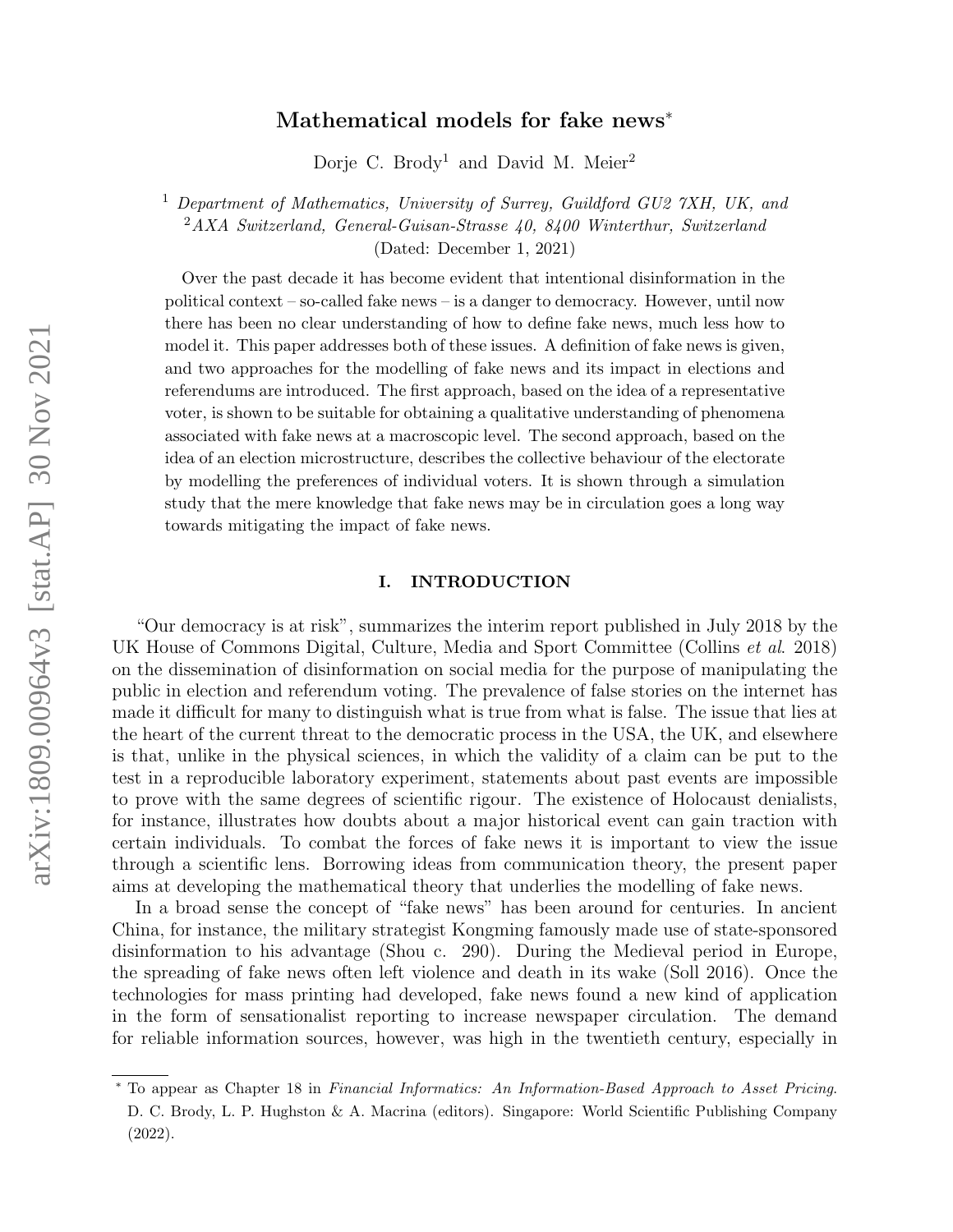2

the post-war period, which made the running of a newspaper based on honest reporting a viable business model. This quasi-stable configuration of mainstream journalism based predominantly on honest reporting has been thrown out of its apparent equilibrium in the twenty-first century by the rapid growth of social media usage. As Soll (2016) puts it, "It wasn't until the rise of web-generated news that our era's journalistic norms were seriously challenged, and fake news became a powerful force again."

Advances in communication technology have their advantages and disadvantages. While it is undoubtedly true that the internet, for instance, has made it possible to access information that previously would have been difficult to acquire, it is also a matter of fact that the internet serves as a platform for the propagation of irrelevant information, or "noise". As noise becomes more pervasive, it becomes increasingly difficult to access reliable information. Ultimately, as Norbert Wiener explained in his insightful book The Human Use of Human Beings (Wiener 1954), one has to face the implications of the Second Law of Thermodynamics, which asserts that over time, noise will dominate (or, equivalently, in physicists' terminology, entropy will increase). Just as in any physical system where entropy can be reduced by means of external inputs (such as energy or force), to combat the domination of noise, concerted efforts have to be made, because noise will not disappear spontaneously. This has important implications for policy makers.

Today, fake news, fuelled by its speed of dissemination, has become a serious concern to society – perhaps most importantly because it can endanger the democratic process. In response, academic research into various aspects of fake news has intensified recently, especially after the 2016 USA presidential election and the "Brexit" referendum in the UK on membership of the European Union. Broadly speaking, research carried out thus far has been primarily focused on the retrospective analysis of the impact of fake news (Allcott & Gentzkow 2017, Amador et al. 2017, Bovet & Makse 2018) and on the detection and prevention of fake news using deep learning and other related techniques (Conroy et al. 2015, Shu et al. 2017, Khajehnejad & Hajimirza 2018, Yang et al. 2018). However, to address the issues surrounding the impact of fake news more generally, to make predictions of the impact of fake news, and to conduct a comprehensive scenario analysis, it is important that a consistent mathematical model should be developed that describes the phenomena resulting from the flow of fake news. For such a model to be useful, it should be intuitive (so that the model can be trusted as a plausible candidate) and tractable (so that model parameters can be calibrated against real data, and so that predictions can be made, either analytically or numerically). The purpose of this paper is to introduce a new framework for the mathematical modelling of fake news that fulfills these requirements. Our theory of fake news is straightforward to simulate and yet allows one to replicate qualitative features of empirical observations, as demonstrated below.

# II. FAKE NEWS AND COMMUNICATION THEORY

Fake news is information that is inconsistent with factual reality. It is information that originates from the "sender" of fake news, is transmitted through a communication channel, and is then received, typically, by the general public. Hence any realistic model for fake news has to be built on the successful and well-established framework of communication theory. Indeed, this philosophy was already advocated by Wiener (1954), who wrote:

It is the thesis of this book that society can only be understood through a study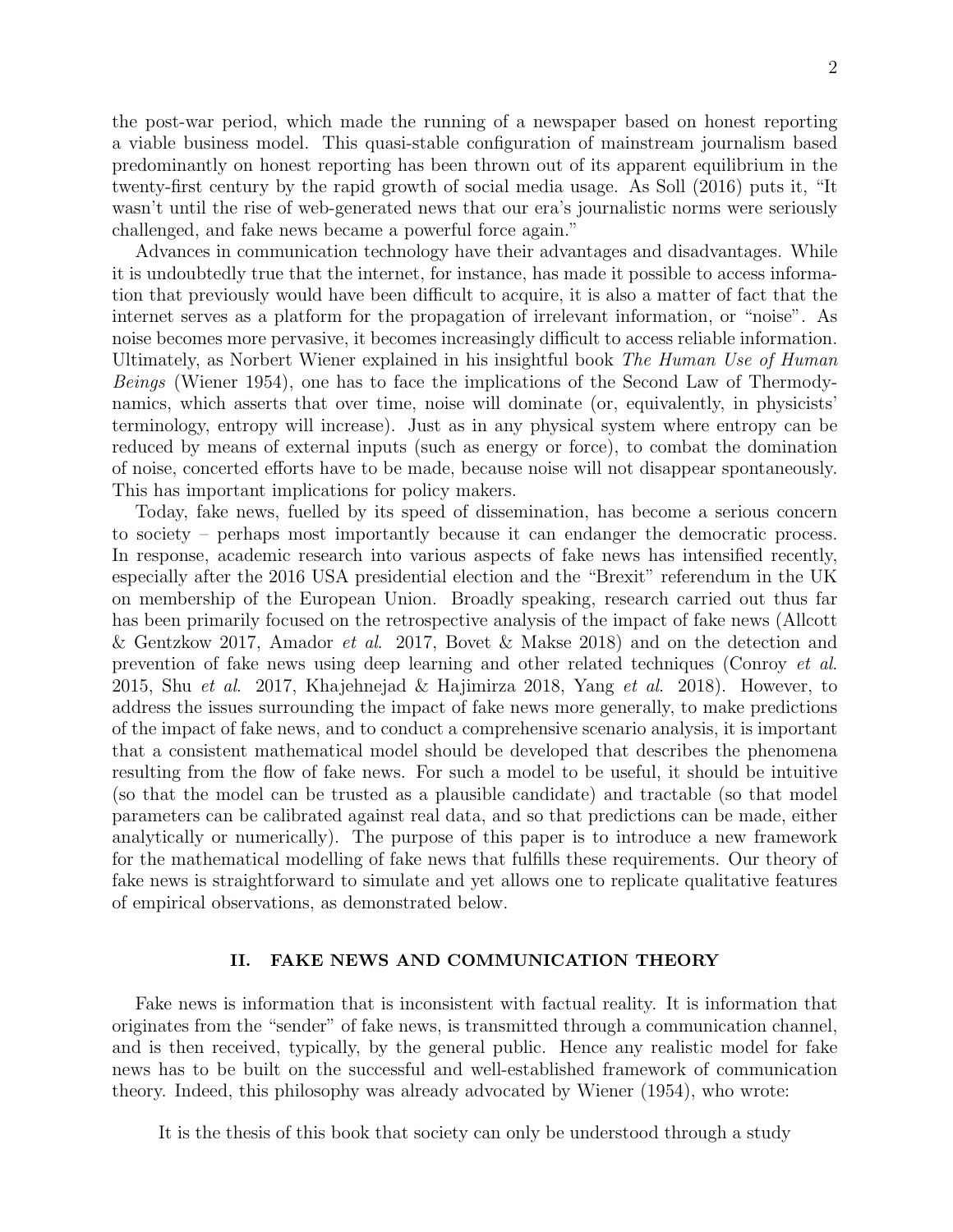of the messages and the communication facilities which belong to it; and that in the future development of these messages and communication facilities, messages between man and machines, between machines and man, and between machine and machine, are destined to play an ever-increasing part.

The modelling framework we propose in this paper embraces Wiener's philosophy. Specifically, we shall apply and extend techniques of filtering theory – a branch of communication theory that aims at filtering out noise in communication channels – in a novel way to generate models that are well-suited for the treatment of fake news.

The traditional applications of filtering theory are threefold: (i) extrapolation, or prediction, (ii) filtering, and (iii) interpolation, or smoothing (Wiener 1949, Kailath 1974). Over the past decade, however, a fourth application of filtering theory has been developed, namely, in *phenomenology* – the description and modelling of observed phenomena. Perhaps surprisingly, the domain of applicability of the phenomenological use of filtering techniques ranges from scales as small as elementary particles and atoms in physical systems (Brody & Hughston 2006) to scales as large as human activities in social systems (Brody, Hughston  $\&$ Macrina 2007, 2008). In the latter context, to describe the phenomena associated with social systems, it is particularly natural to employ the mathematics of filtering theory because the actions of an individual are ultimately based on the result of filtering the noisy information available to that individual. In other words, it is not the predictive power of filtering theory that is relevant; rather, it is the fact that the behaviour of people is guided by their predictions via filters, and thus this behaviour is itself susceptible to a filtering description. These observations have opened up a promising avenue towards new discoveries and novel applications, including the one that we explore here for the modelling of fake news.

The paper is organized as follows. We begin by explaining how the techniques of filtering can be applied in the context of behavioural phenomenology of an individual. We then apply this idea to the modelling of fake news as a modification of noise, and introduce our key assumption that, to a good approximation, people are rational inasmuch as they follow Bayesian logic in their decision making. Hence, in our approach, those who are influenced by fake news are not viewed as being irrational as such, but rather they lack the ability to detect and mitigate the changes caused by the presence of fake news in the structure of the noise they are exposed to. In going from the behavioural model of an individual to that of the electorate we are in effect introducing the idea of a "representative voter" whose perception of the uncertain world represents the aggregation of the diverse views held by the public at large. We then examine the problem of estimating the release times of fake news, which in turn generates a new type of challenge in communication theory. This estimate is required for characterising a voter who is aware of the potential presence of fake news, but is unsure which precise items of information are fake. We show as an illustration the dynamics of the opinion-poll statistics in a referendum in the presence of a single piece of fake news. An application to an election in which multiple pieces of fake news are released at random times is then considered. Illustrative simulation results show that the qualitative behaviour of the dynamics of the opinion-poll statistics, seen for instance during the 2016 USA presidential election (Silver 2016), can be replicated by our model. To deepen the analysis further, we introduce what we call an "election microstructure" model in which we employ the same information-based scheme to describe the dynamical behaviour of individual voters and the resulting collective voting behaviour of the electorate under the influence of fake news. We conclude with a summary and a discussion of future directions.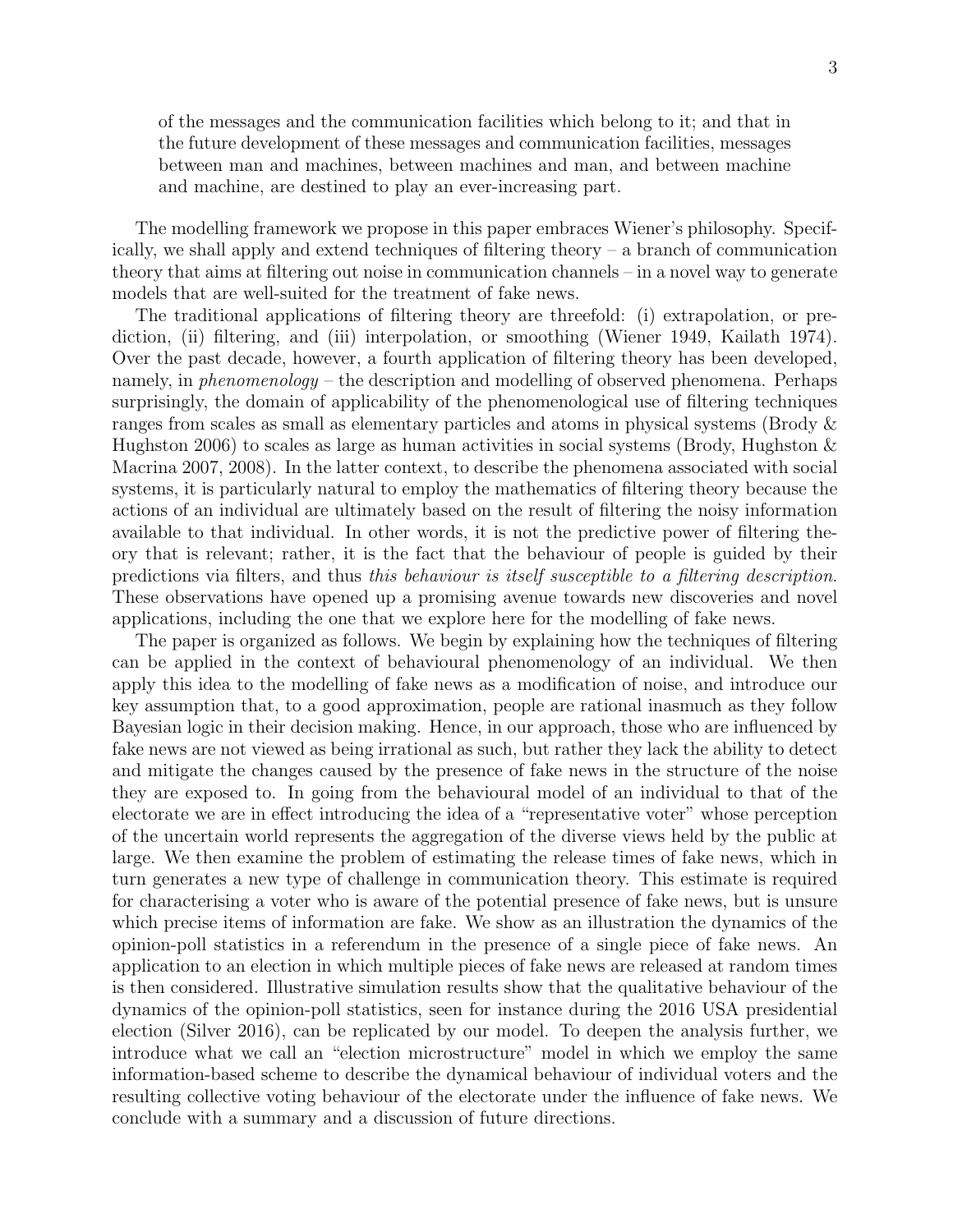# III. FROM COMMUNICATION THEORY TO PHENOMENOLOGY

Let us begin by explaining the phenomenological application of filtering techniques. In our decision making we are typically faced with uncertainties so that the most we can do is to arrive at a "best guess" for what the optimal decision might be. Such situations are commonly encountered in our every-day lives. Suppose, for instance, one wants to travel from one location in a city to another. Should one take the bus or travel by underground? The walk to the bus stop may be shorter, but there might be heavy traffic; on the other hand, signal failures on the underground might result in a delay. From experience one has an initial view concerning whether travelling by bus or by underground is better. To formalise this notion, we let p denote the a priori probability that travelling by bus is the better choice. Correspondingly,  $1 - p$  will be the *a priori* probability that it would be better to travel by underground. In other words, we have a binary random variable  $X$  taking values, say,  $(0, 1)$ , with corresponding probabilities  $(p, 1-p)$ , where  $X = 0$  represents the bus being the better choice, and  $X = 1$  represents the underground being the better choice.

The initial view, represented by the probability  $p$ , however, changes over time. A colleague who has been travelling on the underground might complain about the signal failure he encountered. The traffic news on the radio might suggest a delay on the bus route – and so on. As time progresses, one's knowledge increases, but uncertainties remain. We wish to model this type of dynamics. For this purpose, we assume for simplicity that reliable knowledge increases linearly in time, at a rate  $\sigma$ . The uncertainty, or noise, is modelled by a Brownian motion, denoted by  ${B_t}_{t\geq0}$ , which is assumed to be independent of X because otherwise it cannot be viewed as representing pure noise. Hence, the flow of information, which we denote by the time series  $\{\xi_t\}_{t\geq 0}$ , can be expressed in the form

$$
\xi_t = \sigma X t + B_t. \tag{1}
$$

The quantity of interest is the actual value of X. However, since there are two unknowns, X and  ${B_t}$ , and only one known,  ${\xi_t}$ , a rational individual will consider the probability that  $X = 0$  (or  $X = 1$ ) conditional on the information contained in the time series  $\{\xi_s\}_{0 \leq s \leq t}$ gathered up to time t. In other words, writing  $(x_0, x_1) = (0, 1)$ , one considers the conditional probability  $\mathbb{P}(X = x_i | \{\xi_s\}_{0 \leq s \leq t})$ . In this simple model the time series  $\{\xi_t\}$  is a Markov process, from which it follows that the conditional probability equals  $\mathbb{P}(X = x_i | \xi_t)$ .

The logical step of converting the prior probabilities  $\mathbb{P}(X = x_i)$  into the posterior probabilities  $\mathbb{P}(X = x_i | \xi_t)$  is captured by the Bayes formula:

$$
\mathbb{P}(X = x_i|\xi_t) = \frac{\mathbb{P}(X = x_i)\rho(\xi_t|X = x_i)}{\sum_j \mathbb{P}(X = x_j)\rho(\xi_t|X = x_j)}.
$$
\n(2)

Here the conditional density function  $\rho(\xi_t|X=x_i)$  for the random variable  $\xi_t$  is defined by the relation

$$
\mathbb{P}\left(\xi_t \le y | X = x_i\right) = \int_{-\infty}^y \rho(\xi | X = x_i) \,d\xi,\tag{3}
$$

and is given by

$$
\rho(\xi|X=x_i) = \frac{1}{\sqrt{2\pi t}} \exp\left(-\frac{(\xi - \sigma x_i t)^2}{2t}\right). \tag{4}
$$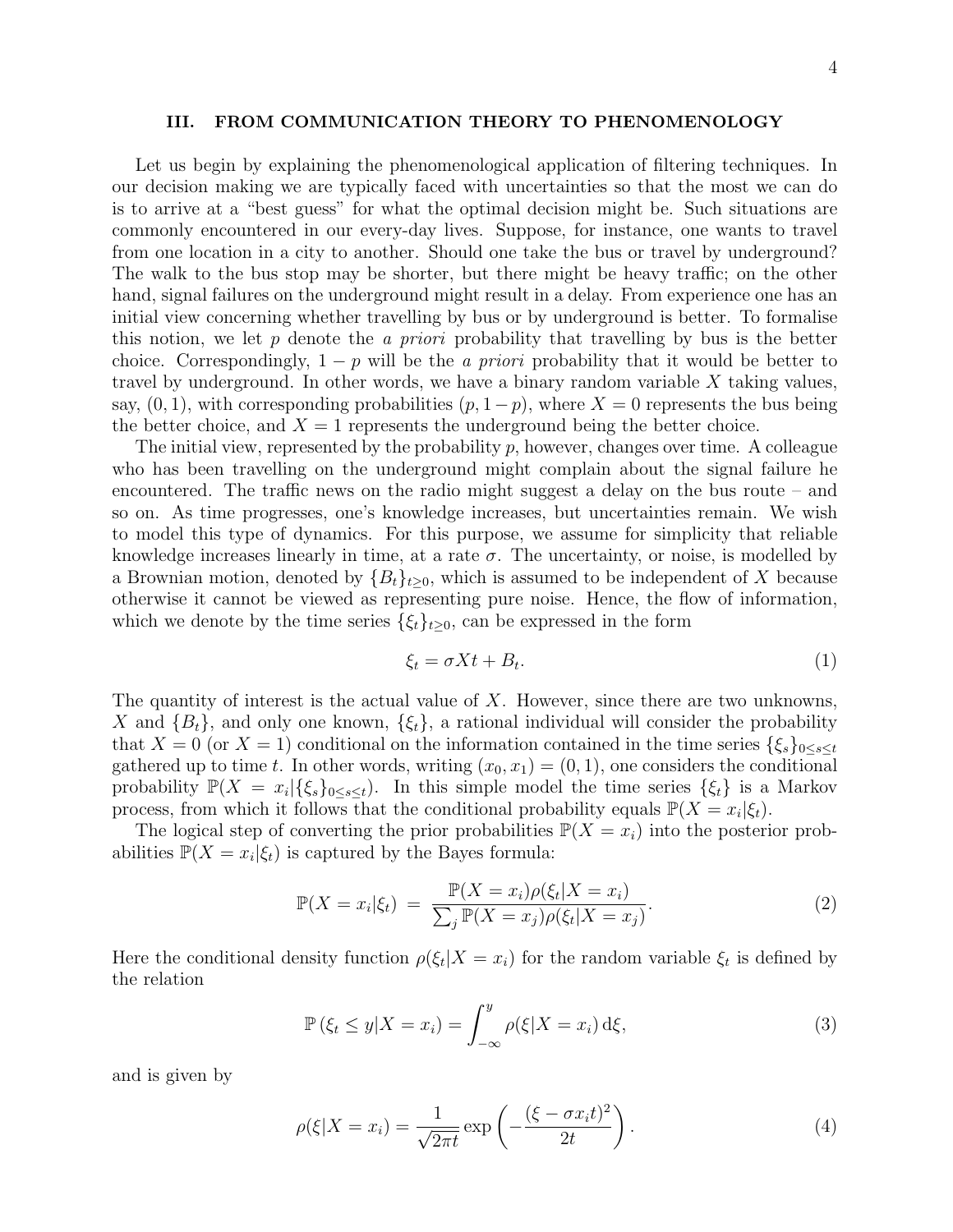This follows from the fact that, conditional on  $X = x_i$ , the random variable  $\xi_t$  is normally distributed with mean  $\sigma x_i t$  and variance t. Recalling that  $(x_0, x_1) = (0, 1)$  we thus obtain

$$
\mathbb{P}(X = x_i|\xi_t) = \frac{p_i \exp\left(\sigma x_i \xi_t - \frac{1}{2}\sigma^2 x_i^2 t\right)}{p_0 + p_1 \exp\left(\sigma \xi_t - \frac{1}{2}\sigma^2 t\right)},\tag{5}
$$

where  $p_0 = p$  and  $p_1 = 1-p$ . Inferences based on the use of (5) are optimal in the sense that they minimize the uncertainty concerning the value of  $X$ , as measured by the variance or entropic measures subject to the information available. Hence, a rational individual will at any given time act in accordance with the changing views expressed in (5). In the example mentioned above, for instance, the option to travel by bus would be chosen by a rational individual if at the time t of departure it holds that  $\mathbb{P}(X=0|\xi_t) > \frac{1}{2}$  $\frac{1}{2}$ . There are suggestions that people need not act rationally as anticipated by the Bayes rule (Kahneman & Tversky 1974, Grether & Plott 1979), but other studies suggest that the Bayes logic is nevertheless a dominant factor (El-Gamal & Grether 1995). It is our opinion that in the context of signal processing, given the prior, it is reasonable to assume that people intuitively follow a Bayesian line of thinking.

The mathematical framework outlined above is that of nonlinear filtering, familiar from communication theory. In communication theory, the random variable  $X$  in the first term of (1) represents the "signal" that one wishes to estimate in the presence of ambient noise represented by  $\{B_t\}$ . The parameter  $\sigma$  then determines the signal-to-noise ratio. More generally, the signal typically changes in time, which can be represented by a time series  ${X_t}_{t\geq0}$ . The case of a fixed X considered here can thus be viewed as a special case, which was studied by Wonham (1965). It is important to emphasise, however, that in the context of communication theory, there is a "sender" actively transmitting the signal; whereas in our behavioural analysis, we often encounter circumstances where there are receivers but no senders of the signal, because the random variable X may represent the outcome of a future real-world event that is not known to anyone, and hence cannot be transmitted by anyone. Nevertheless, X does exist, and people make decisions in accordance with their best estimate about  $X$  based on partial information available to them. This is the sense in which mathematical techniques in communication theory can be applied to describe observed phenomena in science and in society. In what follows we shall extend the foregoing ideas to tackle the problem of modelling fake news and its impact.

Before we proceed, we remark, incidentally, that although we have considered here the situation involving two possible alternatives, represented by the binary random variable  $X$ , the complexity of the analysis remains largely unchanged when  $X$  can take multiple values. Likewise, the assumption that knowledge concerning the value of  $X$  is revealed at a constant rate  $\sigma$  can be relaxed without affecting analytical tractability (Wonham 1965). In this case, the first term in (1) is replaced by  $X \int_0^t \sigma(s) ds$ , where  $\sigma(s)$  represents the information flow rate at time s. Circumstances where the value of  $X$  is revealed with certainty over a finite time horizon can be modelled by replacing the Brownian noise  ${B_t}$  in (1) with a Brownian bridge over that time horizon (Brody, Hughston & Macrina 2007). More generally, in situations where Brownian motion is not an appropriate model for uncertainties (if the noise process can have jumps, for instance), then one can model the noise term by a Lévy process, again without affecting analytical tractability (Brody & Hughston 2013).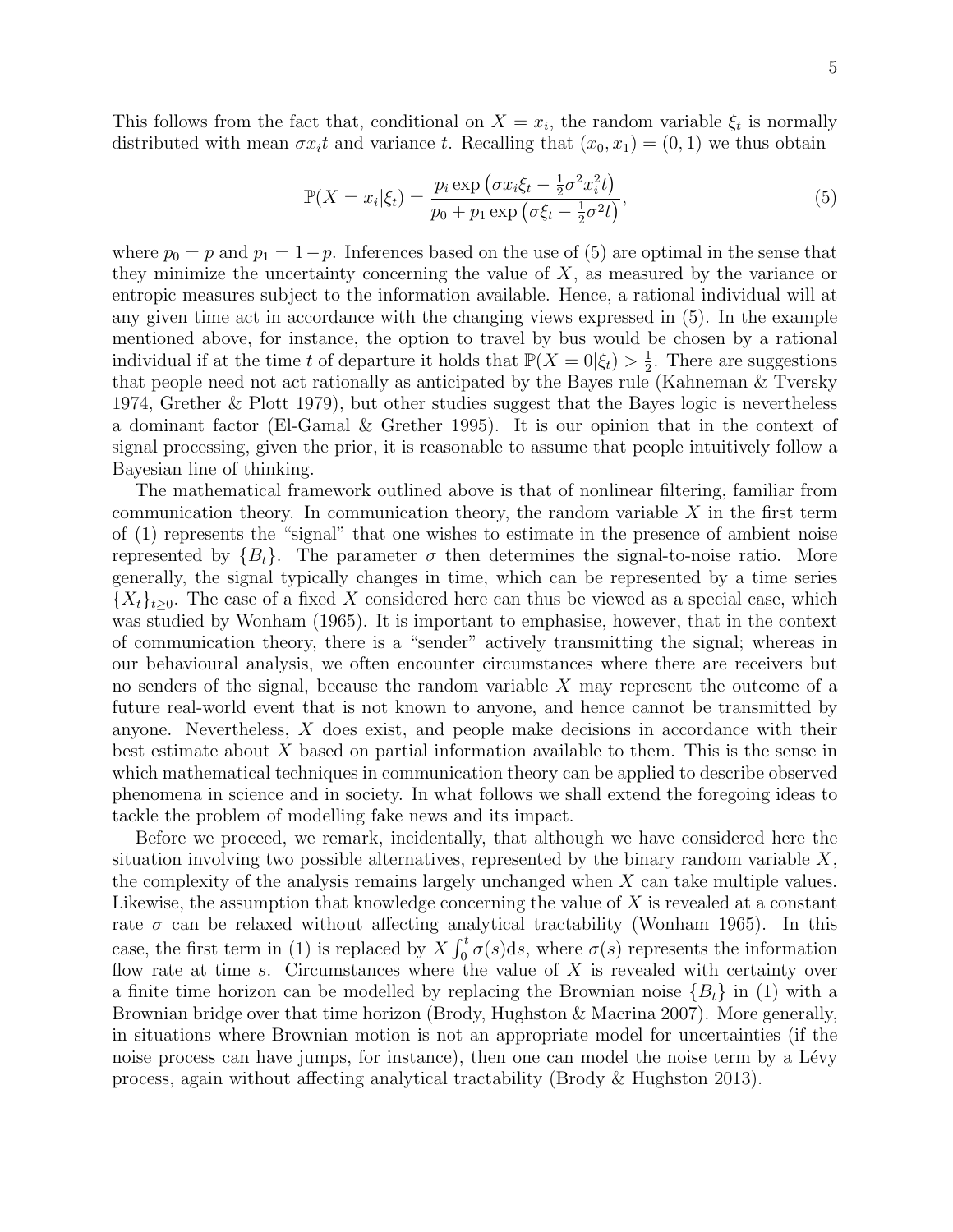#### IV. MODELLING FAKE NEWS

When fake news is released, for instance by a malicious individual aiming to mislead the public, the false information is superimposed on other information. However, fake news, by its nature, does not represent truth statements about the value of the quantity  $X$  that people wish to determine, so it cannot be viewed as forming part of the signal that helps people discover the true value of  $X$ . On the other hand, from the point of view of signal processing, anything that is not part of the signal can be viewed as noise. Following this logic, we thus arrive at our model for the information process in the presence of fake news:

$$
\eta_t = \sigma X t + B_t + F_t,\tag{6}
$$

where the time series  ${F_t}_{t\geq0}$  represents fake news. The noise term  ${B_t}$ , which has no bias, represents the aggregation of a large number of unsubstantiated rumours and speculations about the value of  $X$ . The central limit theorem then suggests the normality of the noise distribution, making Brownian motion a viable candidate for modelling noise. The time series  ${F<sub>t</sub>}$  thus introduces an additional bias. We can now offer a precise mathematical answer to the open issue raised in the UK House of Commons Committee Report on fake news (Collins, et al. 2018):

There is no agreed definition of the term 'fake news', which became widely used in 2016. Claire Wardle . . . told us . . . that "when we are talking about this huge spectrum, we cannot start thinking about regulation, and we cannot start talking about interventions, if we are not clear about what we mean".

With this in mind, we propose the following:

**Definition** (Fake News). A time series  ${F_t}$  appearing in the information process (6) represents "fake news" if it has a bias so that  $\mathbb{E}[F_t] \neq 0$ , where  $\mathbb E$  denotes expectation.

The existence of bias here is important, for otherwise  $\{F_t\}$  would merely represent further noise, rather than deliberate misinformation. It is certainly the case that additional unbiased noise is a nuisance, delaying the process of discovering the truth; but it cannot ultimately drive the public away from discovering the truth. That said, in some circumstances there are advantages in merely delaying the process of truths being uncovered, in which case a release of an unbiased noise with  $\mathbb{E}[F_t] = 0$  would suffice, and one could describe this situation as representing a mild form of disinformation. Such a scenario, however, is in effect equivalent to manipulating the information flow rate  $\sigma(t)$ , and corresponds to the disinformation model proposed in Brody & Law (2015). As regards the statistical dependency between  ${F<sub>t</sub>}$  and X, there are two situations that can arise: one in which no one knows the value of X, in which case  ${F_t}$  should be independent of X, and one in which the value of X is known to a small number of individuals who may wish to disseminate fake news, in which case  ${F_t}$ may well be dependent on X.

The idea that information-based models of the kind represented in (1) can be extended to model deliberate misspecifications of the truth has previously been envisaged (Brody & Law 2015). The proposal there was that a malicious individual who wishes to manipulate the public can alter the value of the information flow rate  $\sigma$ . Hence the public would make their inferences based on a particular value of  $\sigma$ , whereas the actual value of  $\sigma$  is in fact different, and as a consequence the public is misled. Such a scheme amounts to setting  $F_t = \mu X t$  for some  $\mu$ , which might arise in an election microstructure model described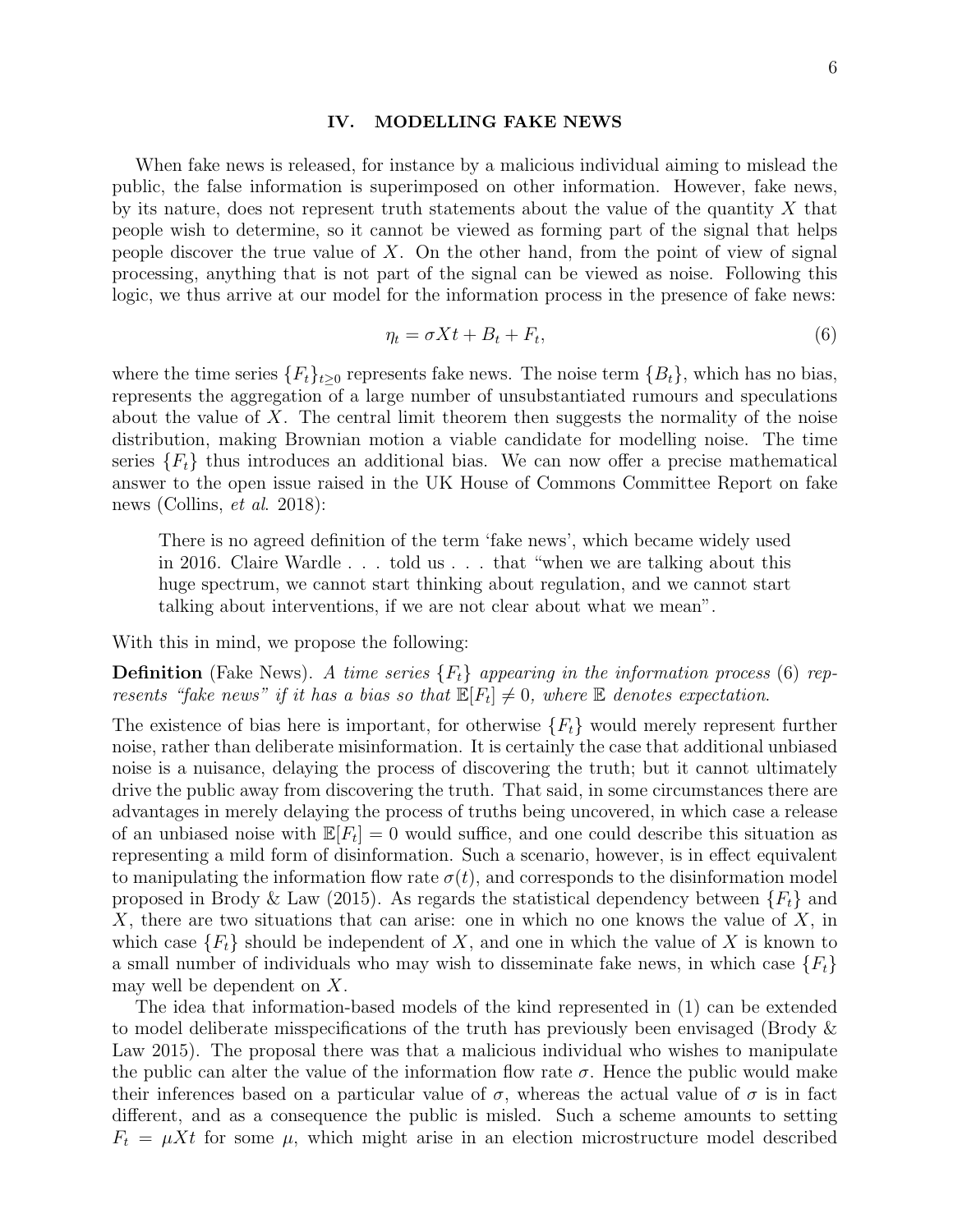below in which the value of  $X$  may be known to the candidate but not to the public, thus allowing the candidate to transmit X-dependent fake news. More generally, taking into account the randomness in the release time, one might consider a fake-news structure of the form  $F_t = \mu X(t - \tau) \mathbb{1}\{t > \tau\}$ . Here 1 denotes the indicator function so that  $1{A} = 1$  if A is true and  $1{A} = 0$  otherwise. This is equivalent to having the information process  $\xi_t = \hat{\sigma} X t + B_t$  with a random  $\hat{\sigma}$ , for which analytic expressions for the conditional probabilities can be obtained (Brody & Law 2015).

In order to analyse the effects of fake news, it will be useful to classify members of the public into three categories. We define Category I to indicate those who are unaware of the potential existence of fake elements in the information they see. Nevertheless, they act rationally in the sense that they make their estimates in accordance with formula (5), except that  $\eta_t$  is substituted in place of  $\xi_t$ . In other words, they "correctly" infer the posterior probability, but based on the mistaken belief that the information they are receiving is of the type  $(1)$ , while in reality it is of the type  $(6)$ . As we shall see, the people in this category are most vulnerable to exposure to fake news. We denote by Category II those members of the public who are aware of the potential existence of fake news, but without knowing precisely the times at which the items of fake news in the time series  $\{F_t\}$  are released. These individuals face the most technically challenging task, because in their estimation they must deal with three unknowns,  $X$ ,  ${B_t}$ , and  ${F_t}$ , but only one known,  ${\eta_t}$ . As we shall see, although analytic expressions for the conditional probability  $\mathbb{P}(X = x_i | {\{\eta_s\}_{0 \le s \le t}})$  can be obtained, the analysis is rather more involved than the one for Category I voters. Thus, the people in this category are considerably more cognisant of the uncertainties in their estimates than those in Category I. Finally, Category III consists of those people that are highly informed, to the extent that they know the values of the time series  $\{F_t\}$ . Because  ${F_t}$  contains no information relevant to X, they can simply disregard  ${F_t}$  from their information  $\{\eta_t\}$  and use  $\xi_t = \eta_t - F_t$  instead to work out their posterior belief according to (5). Like those in Category I, people in Category III would tend to be assertive in their judgements. We note however that a Category-III individual should be regarded to some extent as an idealization. After all, it is an almost insurmountable task for an individual to identify perfectly which items of news are fake and which ones are not.

# V. ESTIMATING THE ARRIVAL TIMES OF FAKE NEWS

From the point of view of those belonging to Category II of our classification, there are two issues to address: first, one must estimate whether the information source has been contaminated with fake news. Based on this consideration, one must then determine the conditional probability  $\mathbb{P}(X = x_i | {\eta_s}_{0 \leq s \leq t})$ , which gives the best estimate for the likelihood of the event  $X = x_i$ . Note that the former issue amounts to working out the conditional probability  $f_t(u)du = \mathbb{P}(\tau \in du | \{\eta_s\}_{0 \leq s \leq t})$  that  $\tau$  takes a value within the small interval  $[u, u + du]$ , which we shall calculate.

Before we proceed, we remark that there is an extensively-studied research area within communication theory that is concerned with "change-point detection" or "disorder detection" (Page 1954, Shiryaev 1963a, 1963b). The nature of this problem is as follows. One observes a time series with the property that the structure of the series changes at some random time. In a situation where this transition is not immediately apparent from observed data the task is to detect whether a "regime change" has occurred, and if so, when it might have occurred. Stated mathematically, a prototype of such a problem is to detect the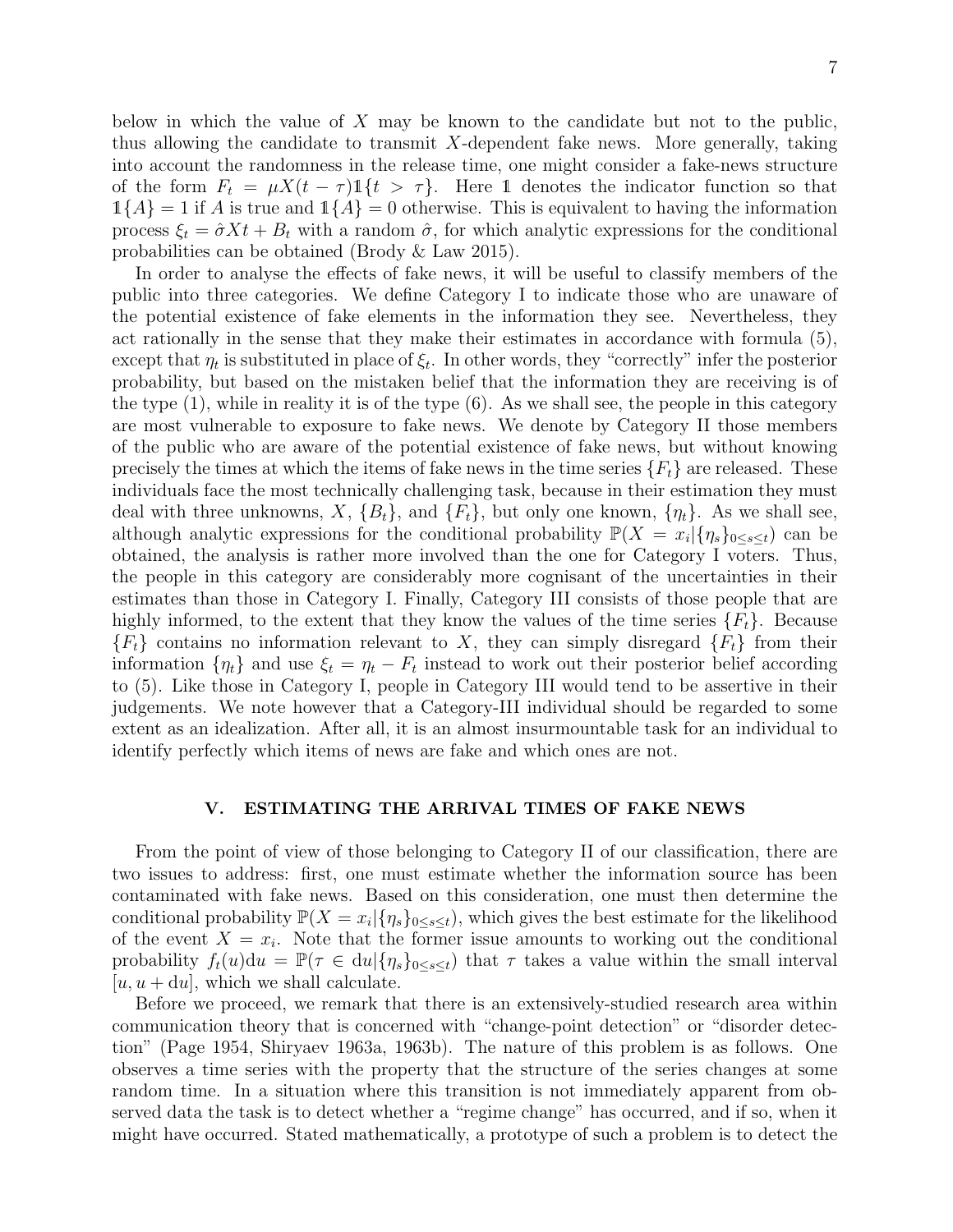random time  $\tau$  at which a Brownian motion acquires a drift (Karatzas 2003), or to detect the random time  $\tau$  at which the jump rate of a Poisson process changes from one to another (Galchuk & Rozovskii 1971, Davis 1976, Peskir & Shiryaev 2002). In the Brownian context, therefore, the observation is modelled by a process of the form  $B_t + \mu(t - \tau) \mathbb{1}\{t \geq \tau\}$ , which is the same as setting  $\sigma = 0$  and  $F_t = \mu(t - \tau) \mathbb{1}\{t \geq \tau\}$  in our information process  $\{\eta_t\}$ . Thus, we see that the analysis of fake news introduces a new type of problem in signal detection, where one wishes to detect the unknown signal  $X$  in a noisy environment where the structure of the noise switches from one regime to another at a random time. In other words, one is trying to detect the moment of the switch – that is, the time  $\tau$  at which fake news emerges – while at the same time estimating  $X$ . It should be intuitively clear that such a problem will have a wide range of applications beyond fake news analysis.

With this in mind, let us examine the conditional density for  $\tau$  in the context of at most one piece of fake news. For this purpose, let us consider the model for fake news given by  $F_t = m(t - \tau) \mathbb{1}{t \geq \tau}$ , where  $m : \mathbb{R} \to \mathbb{R}$  is an arbitrary function which we assume to be at least once differentiable. This is the form of the fake news model that a Category II voter *assumes* to be the true model. Then a calculation shows that the conditional density for  $\tau$  is given by

$$
f_t(u) = \frac{f_0(u) \sum_i p_i e^{\int_0^t (\sigma x_i + m'(s-u)) \mathbb{1}\{s \ge u\}} \mathrm{d}\eta_s - \frac{1}{2} \int_0^t (\sigma x_i + m'(s-u)) \mathbb{1}\{s \ge u\})^2 \mathrm{d}s}{\int_0^\infty f_0(w) \sum_i p_i e^{\int_0^t (\sigma x_i + m'(s-w)) \mathbb{1}\{s \ge w\}} \mathrm{d}\eta_s - \frac{1}{2} \int_0^t (\sigma x_i + m'(s-w)) \mathbb{1}\{s \ge w\}}^2 \mathrm{d}s} \mathrm{d}w},\tag{7}
$$

where  $m'(u) = dm(u)/du$  and  $p_i = \mathbb{P}(X = x_i)$ . Note that  $f_0(u)$  is the *a priori* density for  $\tau$ , which reflects the initial view on how the release timing is distributed. Hence, the best estimate for the release time of fake news is given by  $\int_0^\infty u f_t(u) \mathrm{d}u$ .

With the help of  $f_t(u)$  we are now in a position to address the estimation of X for the Category II public. From the tower property of conditional expectation we can write

$$
\mathbb{E}[X|\{\eta_s\}_{0\leq s\leq t}] = \mathbb{E}[\mathbb{E}[X|\{\eta_s\}_{0\leq s\leq t},\tau]|\{\eta_s\}_{0\leq s\leq t}].
$$
\n(8)

Our strategy is to work out the inner expectation first. Since conditional on  $\tau$  the information process  $\{\eta_t\}$  is Markov, this reduces to  $Y(\eta_t, \tau) = \mathbb{E}[X|\eta_t, \tau]$ , which, on account of the Bayes formula, is given by

$$
Y(\eta_t, \tau) = \frac{\sum_k x_k p_k \exp\left(\sigma x_k \eta_t - \frac{1}{2}\sigma^2 x_k^2 t - \sigma x_k m(t - \tau)\mathbb{1}\{t \ge \tau\}\right)}{\sum_k p_k \exp\left(\sigma x_k \eta_t - \frac{1}{2}\sigma^2 x_k^2 t - \sigma x_k m(t - \tau)\mathbb{1}(t \ge \tau)\right)}.
$$
(9)

It follows that the best estimate for X is given by  $\int_0^\infty Y(\eta_t, u) f_t(u) \, du$ . The foregoing analysis shows that although it is possible to deduce a closed-form expression for the best estimate of the quantity  $X$  that one wishes to determine, the procedure is somewhat intricate. Note that we have treated the case of a single piece of fake news being released at a random time. However, the mathematical formalism describing Category II voters can be extended in a straightforward manner to the case where multiple items of fake news are released. We shall see below simulations of this more general setup.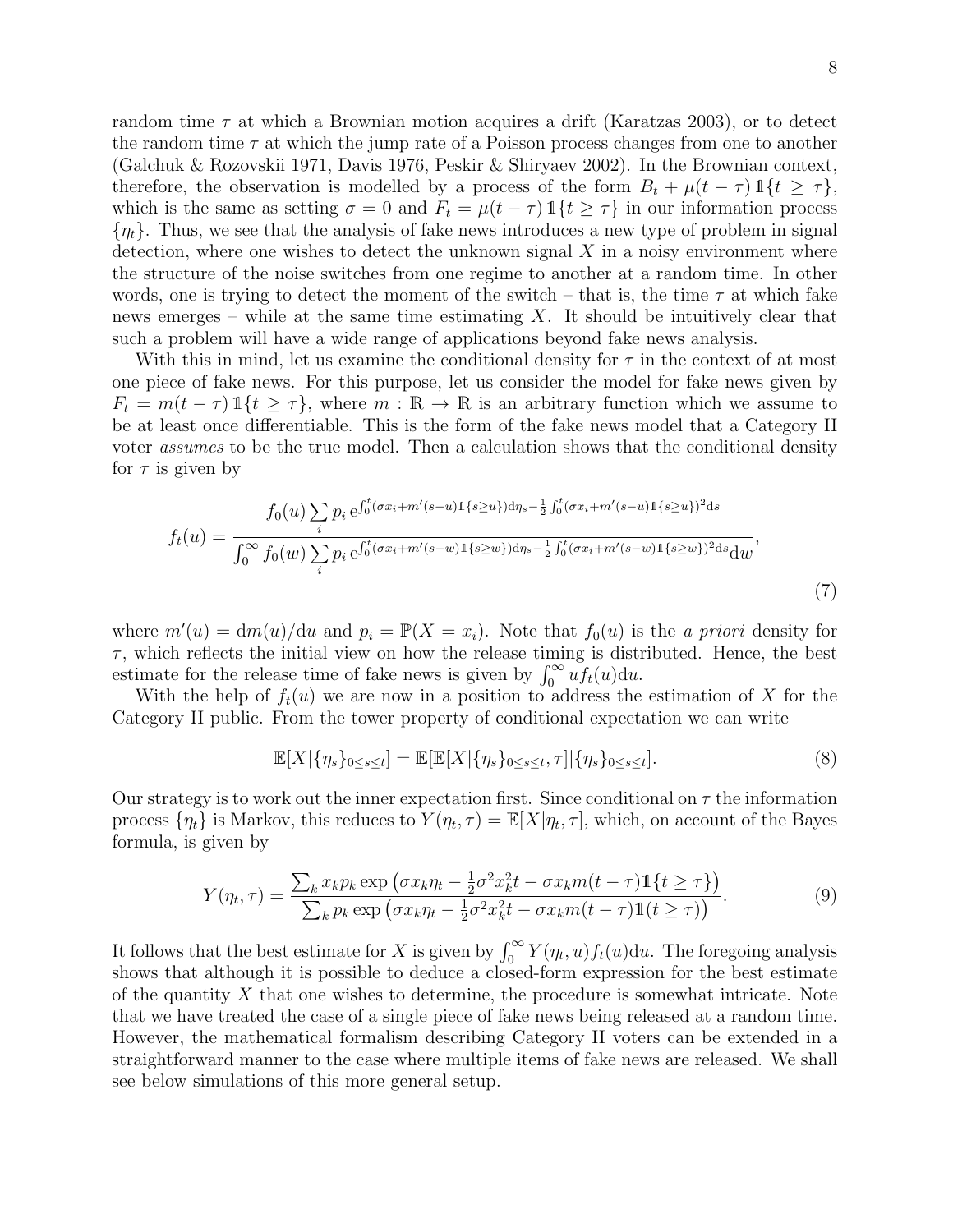### VI. REPRESENTATIVE VOTER FRAMEWORK

With the foregoing discussion in mind, the classification arising from our modelling setup is clear: there are those members of the public who are easily misled and manipulated since they ignore, by choice or otherwise, the possible existence of fake news; those who are wary of the potential existence of fake news but cannot be too certain about their judgements; and those who are able to detect and disregard fake news. The characteristics of these three categories can be captured most easily by means of simulation studies. For this purpose, let us consider a yes-or-no referendum scenario with a simple linear model for fake news:  $F_t = \mu(t - \tau) \mathbb{1}\{t \geq \tau\}$ . Here,  $\mu$  is a constant whose sign corresponds to which way the public will be misled, and  $\tau$  is an exponentially distributed random variable, with density  $f(u) = \lambda e^{-\lambda u}, \lambda > 0$  a constant.

We let the realization  $X = 1$  be associated with the "yes" vote and  $X = 0$  with the "no" vote. In particular, we interpret the likelihoods for the events  $X = 1$  and  $X = 0$  to represent the aggregate opinion of the public. That is to say,  $p = \mathbb{P}(X = 1)$  represents the current percentage of the public who intend to vote "yes", and conversely for  $1 - p = \mathbb{P}(X = 0)$ . Thus the *a priori* probability p can be calibrated from today's opinion-poll statistics. The public opinion, however, changes over time in accordance with the flow of information, and hence the *a priori* probability will be updated accordingly.

It is worth remarking that whereas in the earlier discussion on the phenomenological application of filtering techniques we described the modelling of the behaviour of an individual, here we take an ensemble point of view in which the *a priori* probability  $p$  refers to the aggregation of the diverse opinions held by the public (see Brody & Hughston 2013 for a similar concept). The idea that we advocate here is that of a "representative voter", in analogy with representative agent models in economics. This is useful for the purpose of obtaining a qualitative understanding of the observed phenomena. We shall later in the paper return to the level of individual behaviour by introducing an alternative "election microstructure" framework in analogy with market microstructure models in economics. This is useful for the purpose of developing countermeasures against fake news, and for policy making.

In the ensemble formalism, the event that the random variable  $X$  takes the value zero can be interpreted as the situation in which the totality of voters agree that they should be voting for the 'no' outcome. If the information flow-rate parameter  $\sigma$  were constant, then indeed the value of X would be revealed asymptotically, and the public opinion would thus eventually converge to one choice or the other, over an infinite time horizon. Of course, this rarely happens in real life, because  $\sigma$  will be time dependent and tends to vanish after the election has taken place. Nevertheless, it is not unreasonable in the present context to make the assumption that  $\sigma$  is a constant, since we are only interested in the dynamics up to the polling day.

With these preliminary remarks in mind, we have simulated typical sample paths corresponding to the three voter categories for various choices of the model parameters  $(\mu, \sigma, \lambda, p)$ . The results of the simulation are illustrated in Figure 1. The expected main feature of the simulation paths is that the voters unaware of the existence of fake news are indeed swayed in the intended direction. What is perhaps less obvious is that the Category II voters, who are aware of the possible existence of fake news, but do not know the timing of its release, tend to overcompensate for the possibility that the information they are receiving may be contaminated. As a consequence, their estimates deviate away from the "correct" (Category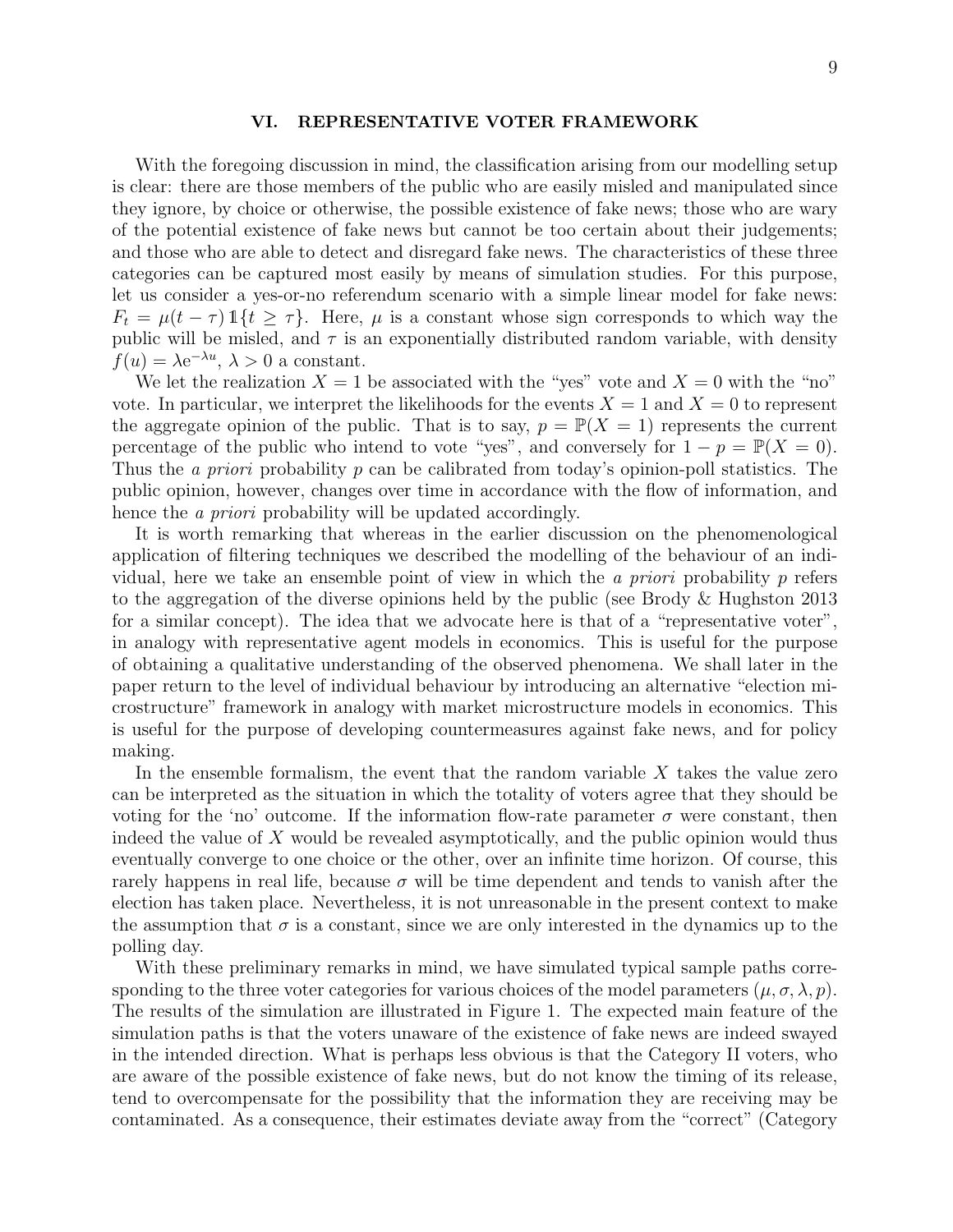

FIG. 1: Referendum simulation. A typical sample path associated with the linear fake-news model is sketched. The left panel shows the information processes  $\{\xi_t\}$  without fake news and  $\{\eta_t\}$  with fake news, released here at time 0.4. The evolution of public opinion over time is shown on the right panel for the three types of voters: (I) those who are unaware of the existence of fake news; (II) those who are aware of the potential existence of fake news; and (III) those who are able to disregard fake news fully. Here,  $X = 0$  corresponds to the "no" outcome, and  $X = 1$  corresponds to the "yes" outcome. We see that in this particular sample path, a majority of Category III voters will vote for the "no" outcome. However, it is evident that a piece of fake news that attempts to sway the voters in favour of the "yes" outcome has had the effect of moving the percentage figure of Category I voters by a little over 2%, just enough to change the majority vote to "yes". On the other hand, the relative proximity of Category II and Category III curves shows that Category II voters are able to largely correct for their exposure to fake news. The parameters chosen for the simulation are  $\mu = 0.5$ ,  $\sigma = 0.3$ ,  $\lambda = 3$ ,  $p = 0.5$ , and for the random variable X, the sample outcome is  $X = 0$ .

III) estimate before fake news is released. However, once the fake news is released, Category II voters do surprisingly well at removing the effects of fake news from their estimates. One can interpret this as an indication that mere knowledge of the possibility of fake news is already a powerful antidote to its effects. Further evidence of this will be seen below in our discussion of election microstructure models.

# VII. APPLICATION TO OPINION-POLL STATISTICS IN AN ELECTION

We proceed to model the dynamics for opinion-poll statistics in an election where fake news is present. For simplicity, we shall assume that there are two dominant candidates, represented by a binary random variable  $X$ , taking the values 0 and 1 that correspond to the two candidates, with a priori probabilities p and  $1 - p$ , respectively. As indicated earlier, in the representative voter framework the *a priori* probability p represents the diverse opinions and mixed views initially held by the public about which value  $X$  should take. The opinion of the public, however, evolves over time in accordance with the revelation of information, which we model by the process  $\{\eta_t\}$ . In the event in which the public at large favours candidate 0, a malicious individual supporting candidate 1 might in response decide to release a false statement about candidate 0. According to our previous model  $F_t = \mu(t - \tau) \mathbb{1}\{t \geq \tau\}$  the contribution of fake news continues to grow at a rate  $\mu > 0$ . However, in reality one might expect that over time the strength of any one fake news item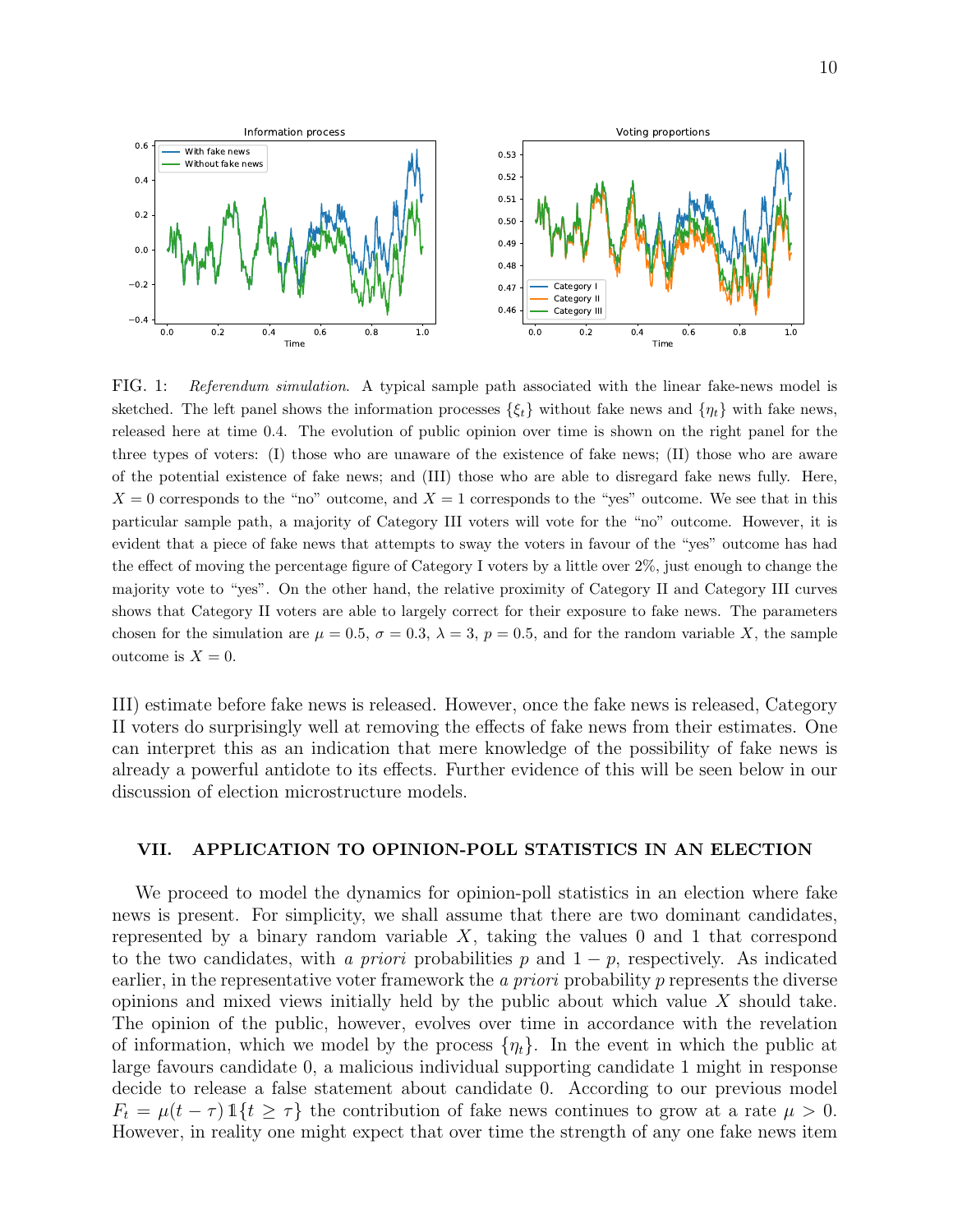

FIG. 2: Election dynamics without and with fake news. In this example, in the absence of fake news Candidate B, who initially struggles somewhat in the opinion poll, nevertheless manages to win the election comfortably (left panel). However, with persistent fake news (released in this example on nine occasions, indicated by the vertical lines), the public is misled sufficiently for Candidate A to secure a narrow victory (right panel). Of the 100K simulations we conducted with the same parameter choice, the losing candidate ended up winning the election owing to fake news in some 30% of the cases. The parameters are as follows:  $\sigma = 0.3, \mu = 2, \alpha = 5, p = 0.5, \text{ and } \lambda = 10.$ 

diminishes. Thus, we shall consider here a modification of  $F_t$  whereby the strength of fake news initially grows linearly in time, but is then damped exponentially. In other words, we let the contribution to  $F_t$  of a single item of fake news released at time  $\tau$  be given by  $m(t-\tau) \mathbb{1}{t \geq \tau}$ , where  $m(u) = \mu u e^{-\alpha u}$  for some damping rate  $\alpha > 0$ , and  $\tau$  is distributed according to  $f(u) = \lambda e^{-\lambda u}$ . Once the effects of fake news are sufficiently damped, the public support may revert back towards the direction of candidate 0. However, another item of fake news may be released, and so on. The process will be repeated until polling day.

The structure of our model should now be evident. At time  $\tau_1$  comes the release of the initial piece of fake news, to be damped gradually, at time  $\tau_2$  comes the next release, and so on. The waiting times between fake news releases are modelled by an exponential distribution. In other words, the release times are the jump times of a Poisson process. We are interested in a simulation study of the dynamical evolution of opinion-poll statistics in the presence of various pieces of fake news. For simplicity, we consider fake news to be one sided, i.e. it is released only by the supporters of one of the candidates. For the purpose of simulation we shall also assume that the damping rates for the various fake news releases are all equal, and similarly for the linear growth rates. Typical sample paths resulting from the simulation studies are shown in Figure 2. For clarity, we show only Category I and Category III voters. In this way, we can see the full, unmitigated effect of fake news. We see that for this sample path the candidate who would win the election in the absence of fake news ends up losing it. In fact, based on the parameter choice indicated in the figure caption, we found that the likelihood of the "losing" candidate (who would have lost the election in the absence of fake news) ending up winning is about 30%. This number, of course, depends on the choice of model parameters, and thus can be increased arbitrarily by increasing the fake news strength or frequency parameters. Thus, while each element of fake news is damped exponentially in time, a persistent attack on democracy can and will succeed if no action is taken against it.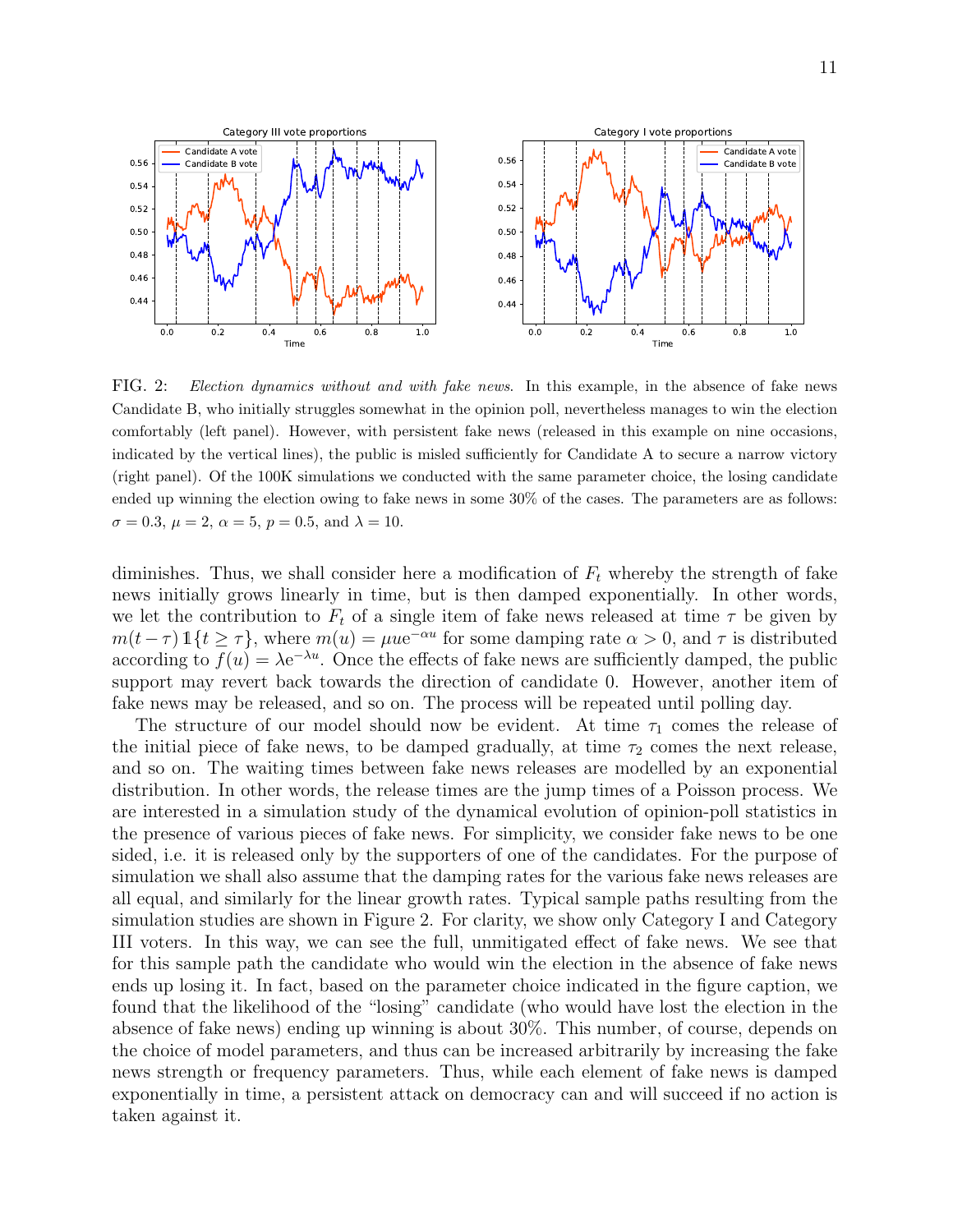## VIII. ELECTION MICROSTRUCTURE MODELS

The representative voter framework presented above is highly effective in modelling the stylized aspects of fake news and its impact at a phenomenological level. It can also be applied in an efficient scenario analysis by means of simulation studies, for instance, the parameter dependence of the likelihood of fake news changing the outcome of an election. We shall now turn to an alternative formulation that focuses on the microscopic level of individual voters to deduce the macroscopic behaviour of the general public. While the mathematical ingredients used in this election microstructure model are essentially the same as those used for the representative voter framework, there is one important conceptual difference, namely, that in the election microstructure model the signal in the information process can be transmitted by a sender (e.g., the candidate). What follows is framed in the language of political elections, but the treatment is equally applicable to referendums.

Our model is based on the following idea, which represents a somewhat simplified characterization of the mechanism by which an individual arrives at their preferred choice of candidate: when deciding who to vote for in an election, an individual will attempt to evaluate candidates with respect to a number of issues, or factors. For instance, what are the views of the candidates on taxation, on social welfare, on freedom of the press, on immigration, on abortion, on transport, on gun control, on healthcare, on public spending, and so on? Nonpolitical elements may also be considered, such as the state of health of the candidate, or the level of personal integrity, etc. As we shall outline below, the positions of the candidates on these factors are then transformed into an overall score, and the voter ultimately picks the candidate with the highest score.

To proceed let us assume that there are K independent such factors in an election with L candidates and N voters. We let  $X_k^l$  denote the l-th candidate's position on the k-th factor. However, the positions of the candidates on these factors, if they were in office, are not always transparent to voters. Nevertheless, during an election campaign, candidates will attempt to communicate their positions to the electorate. This communication flows through a number of channels: through advertising by the campaigns, through publications by news outlets, through word-of-mouth, through social media, and so on. The members of the electorate thus obtain partial information, which we shall model as before in the form

$$
\eta_t^{k,l} = \sigma_{k,l} X_k^l t + B_t^{k,l} + F_t^{k,l} \tag{10}
$$

for  $k = 1, 2, \ldots, K$  and  $l = 1, 2, \ldots, L$ . In other words, we have a total of KL information processes  $\{\eta_t^{k,l}\}\$ . Some of these may be contaminated by fake news, which can take different forms. For instance, candidates may try to make themselves look more palatable to a wider section of the electorate than they perhaps are (such as by suppressing about their health, or by downplaying their views on taxation). They may run negative ads to spread untruths or half-truths about their opponents. Or there may be malicious agents spreading entirely fabricated stories supporting one candidate or the other. It is this latter type of fake news that can spread quickly on social media and has thus attracted much attention recently.

A member of the electorate has their own views on how attractive a candidate with a given set of factor values is. We model this by a score function, which can differ between individuals and assigns a measure of attractiveness to a candidate with a given factor vector  $\mathbf{X}^l$ . Hence, a member of the electorate will vote for the candidate with the highest score. For the present paper, we consider linear score functions. Thus, the score  $S_n^l$  of candidate l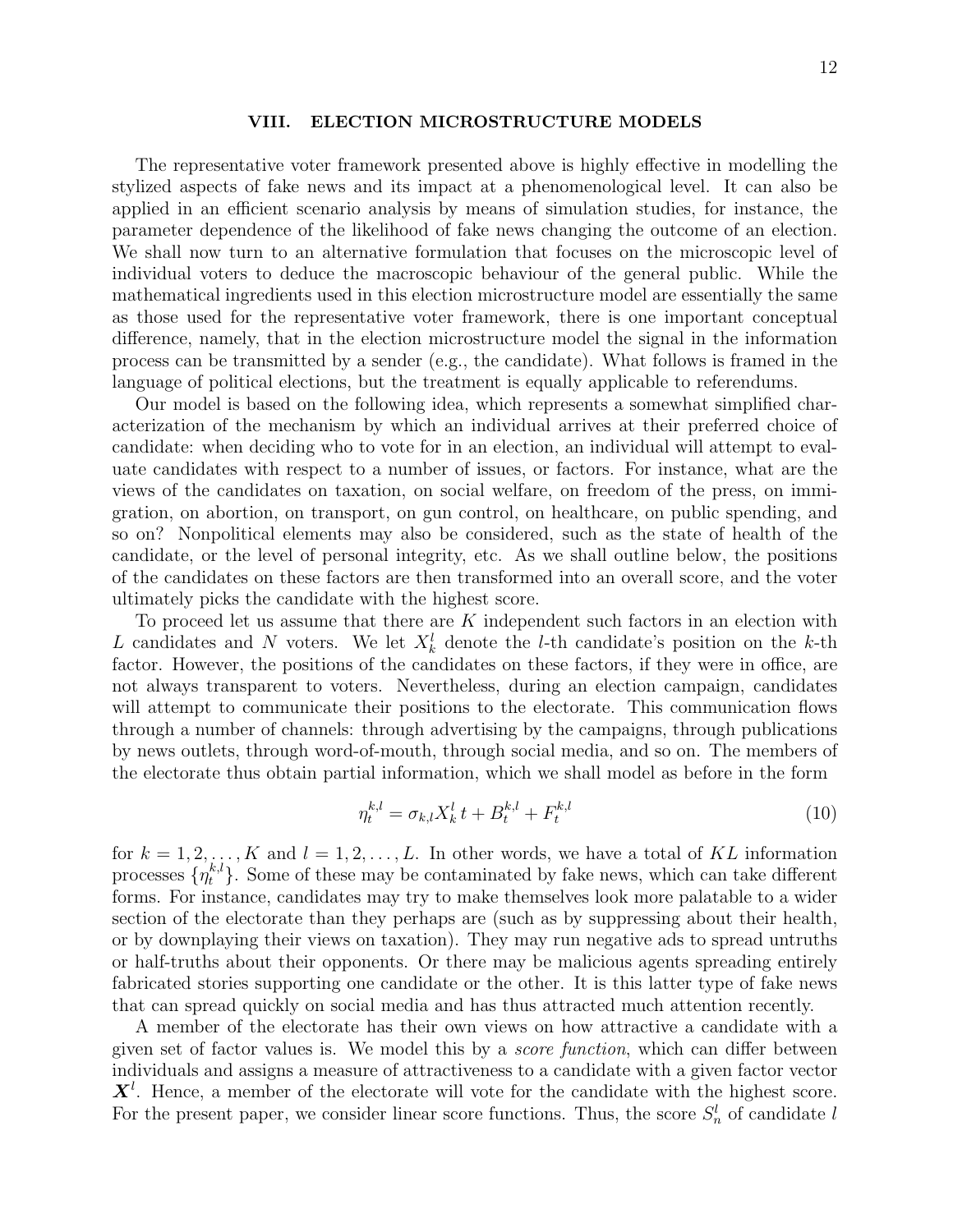determined by voter  $n$  is given by

$$
S_n^l = \sum_{k=1}^K w_n^k X_k^l = \boldsymbol{w}_n \cdot \boldsymbol{X}^l,
$$
\n(11)

supposing the vector  $\boldsymbol{X}^l$  were known. The weights  $\{w_n^k\}$  may be positive or negative, with magnitudes that may be large or small depending on how strongly the voter feels about a given issue. Keeping in mind that the factors need to be estimated from the available information, voter  $n$  will choose candidate  $l$  over candidate  $l'$  if and only if

$$
\sum_{k=1}^{K} w_n^k \left( \mathbb{E}_t[X_k^l] - \mathbb{E}_t[X_k^{l'}] \right) > 0,
$$
\n(12)

or more succinctly  $w_n \cdot (\mathbb{E}_t[\boldsymbol{X}^l] - \mathbb{E}_t[\boldsymbol{X}^{l'}]) > 0$ . Here we let  $\mathbb{E}_t[-]$  denote expectation conditional on having observed the information processes  $\{\eta_s^{k,l}\}\$ up to time t. Each component of the conditional expectations  $\mathbb{E}_t[\boldsymbol{X}^l]$  can be worked out by following the methodology described earlier, on account of the independence of policy factors  $X_k^l$  and  $X_{k'}^l$  for  $k \neq k'$ . We shall make the reasonable assumption that noise terms for independent factors are independent, and make a further simplifying assumption that the release times of fake news associated with independent factors are likewise independent.

A population of voters can be modelled by proposing a distribution over weight vectors  $\{w_n\}$ . By randomly sampling from this distribution and computing, for each sample, which candidate is preferred, one can build up a population-level picture of voting patterns and investigate, in particular, the effect of fake news. In practice, such a distribution could be obtained by asking randomly chosen voters a series of questions in order to generate an approximation of their weight vectors. Moreover, large internet companies (such as search engines, social networks, and global retailers) possess data that is likely rich enough to reliably estimate these weights for individual users. This places such companies in a position of great responsibility. It should be evident that the knowledge of the weight vectors  $\{w_n\}$  is highly valuable in order to implement a targeted campaign. In particular, there is a concern that if such a targeted campaign were carried out by originators of fake news, democracy could be at risk. However, the simulation studies below support the notion that the mere knowledge that there might be fake news in circulation may be sufficient to eliminate the majority of the impact of fake news.

# IX. OPINION POLLS IN THE MICROSTRUCTURE MODEL

We now present simulation results in the case where candidates are evaluated by three binary independent factors, in an election with two candidates. For concreteness, let us suppose that the three factors concern whether the candidate is liberal or conservative; whether the candidate is healthy or not; and whether the candidate is of good or bad character. For the purpose of this simulation, let us assume that the hidden characteristics of the two candidates, labelled here as A and B, are such that  $X_1^A = 1$  (candidate A is liberal) and  $X_1^B = -1$  (candidate B is conservative);  $X_2^A = 1$  (candidate A is in good health) and  $X_2^B = -1$  (candidate B is in bad health); and  $X_3^A = 1$  (candidate A has good character) and  $X_3^B = -1$  (candidate B has bad character), the names and values being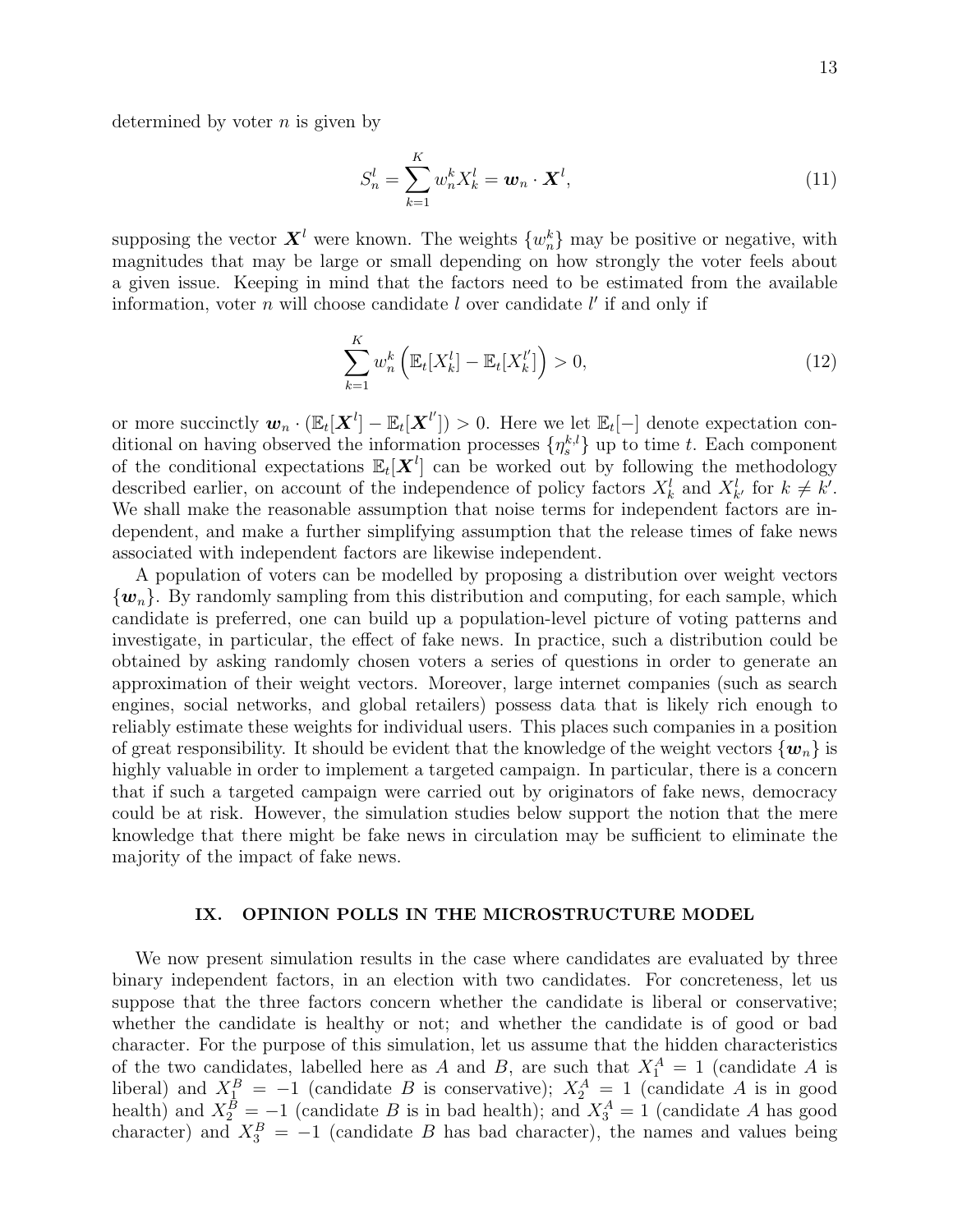

FIG. 3: Proportion of population voting for candidate A as time passes. These curves are taken as averages over 1,000 runs. Category I voters are those that are unaware of the existence of fake news; category III voters are those who can fully eliminate fake news and thus represent the 'correct' estimates. We see that fake news, which is designed to support candidate B, has the intended effect on average, making an election which candidate A should win comfortably more competitive. These effects can be magnified or decreased by varying the parameters of the fake news terms in the information processes. We also recognize that Category II voters are successfully correcting for most of the effects of fake news. The parameters used in the simulation are:  $\sigma = 0.2$ ,  $|\mu| = 1.5, \ \alpha = 4, \ p = 0.5, \text{ and } N = 1$ M. Waiting times between fake news releases are drawn at random for each run from an exponential distribution with rate parameter 4. The code used for these simulations is available at github.com/dmmeier/Fake News.

chosen for illustration. Voters try to estimate these factor values based on the information available to them.

We take the number of voters to be  $N = 1$  million, and we sample the weight vectors according to the following prescription: we draw the weight vectors of 55 % of voters from a three-dimensional normal distribution with standard deviation 0.4, Distribution 1, centred at  $(1, 1, 1)$ , but restricted to the positive values for the second dimension and restricted to the interval  $[0, 1]$  for the third dimension. The truncation reflects the fact that voters are unlikely, for instance, to actively prefer candidates in ill health or with bad character. Members of this part of the population tend to prefer liberal, healthy candidates of good character. We then draw the weight vectors of the remaining 45 % of the population from the same, truncated normal distribution (Distribution 2), but centred at  $(-1, 1, 0)$ , representing voters that prefer a conservative, healthy candidate, but that are indifferent in relation to the candidate's character. The distributions are chosen purely for illustration.

It is evident that candidate A, whose factor vector  $\mathbf{X}^A = (1, 1, 1)$  coincides with the centre of Distribution 1 representing 55% of the population, tends to win the election in the absence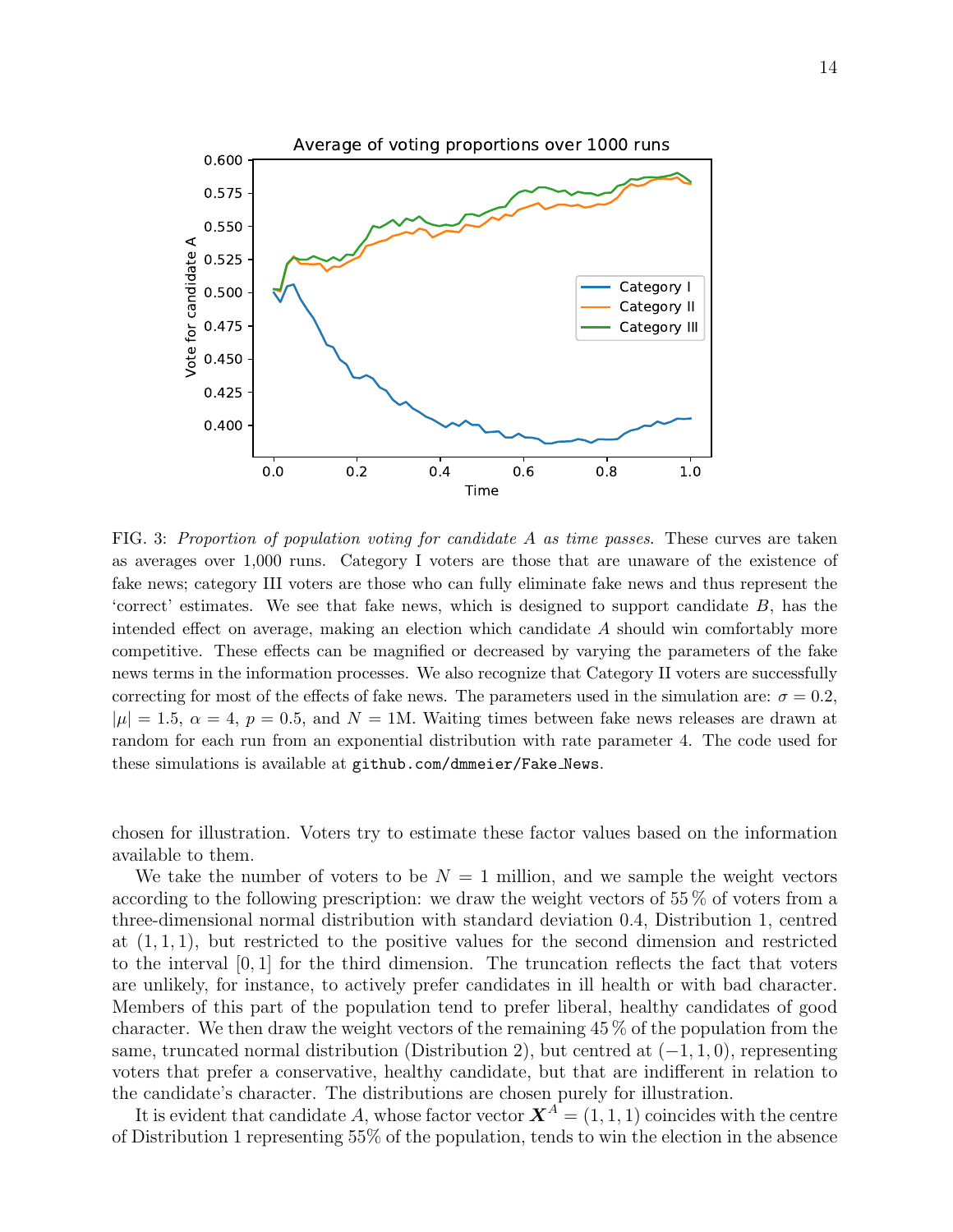of fake news. However, we now assume that in the run-up to the election various pieces of fake news are released that purport to show that the health and character of candidate A are bad, that the health and character of candidate  $B$  are good, that candidate  $A$  is more conservative than they seem to be, and that candidate B is more liberal. The intended effect of these elements of fake news is clear: shifting the perceived vector of factors  $X^A$  of candidate A out of the centre of Distribution 1 while at the same time moving candidate B towards it. Clearly, this increases the chances candidate B has of winning the election.

In order to isolate the effect of fake news in our simulations, we take the prior probabilities for all six random variables  $\{X_k^A, X_k^B\}_{k=1,2,3}$  to be 0.5 for the value 1 and 0.5 for the value −1. This means that the population starts out in a fully agnostic state. To model fake news we employ our earlier model in which the effect of a piece of fake news initially grows linearly in time but is then damped exponentially. In Figure 3 we show the average over 1,000 simulations, calculating voting proportions over time for each of the voter categories. The code used for these simulations is available at github.com/dmmeier/Fake\_News.

The results show that in the absence of fake news candidate A on average wins the – election quite handsomely – this corresponds to the Category III curve. Fake news of the type constructed above, however, pushes the relative voting proportions of Category I voters, who are unaware of the existence of fake news, in favour of candidate B, as we had anticipated. What is perhaps most striking here is the curve showing estimates for Category II voters. These voters possess the knowledge that there may be fake news in circulation, but they do not know how many pieces of fake news have been released, or at what precise time. That is, they only know the statistical distribution of  $\{F_t\}$ , or equivalently, the prior distribution  $f_0(u)$ . In spite of this, Category II voters are able to reduce the effects of fake news significantly by developing a statistical understanding of the nature of fake news and correcting their estimates accordingly. Furthermore, preliminary simulation studies suggest that their performance is robust against modest misspecifications of the prior distribution.

# X. DISCUSSION AND OUTLOOK

We have presented two approaches for the modelling of fake news in elections and referendums: one based on the idea of a representative voter, useful to obtain a qualitative understanding of the effects of fake news, and one based on the idea of an election microstructure, useful for practical implementation in concrete scenarios. In both cases the results illustrate rather explicitly the impact of fake news in elections and referendums. We have demonstrated that by merely possessing the knowledge of the possibility that pieces of fake news might be in circulation, a diligent individual (Category II) is able to largely mitigate the effects of fake news.

The models presented here invite further development in a number of directions. Our simulations, for instance, were based on random draws of waiting times for the release of fake news. However, in reality, a malicious individual trying to influence an election is likely to try to optimize release times to maximize impact (e.g., to maximize the chances of winning the election). It would be interesting to include such optimal release strategies in our models. Furthermore, as indicated above, in our simulations Category II voters are assumed to know the parameters of the fake news terms. This included, in particular, the value of the fake-news drift parameter  $\mu$  and the damping rate  $\alpha$ . A natural extension of the model would allow for these parameters to be themselves random. Finally, the election microstructure approach could be developed further by allowing dependencies between the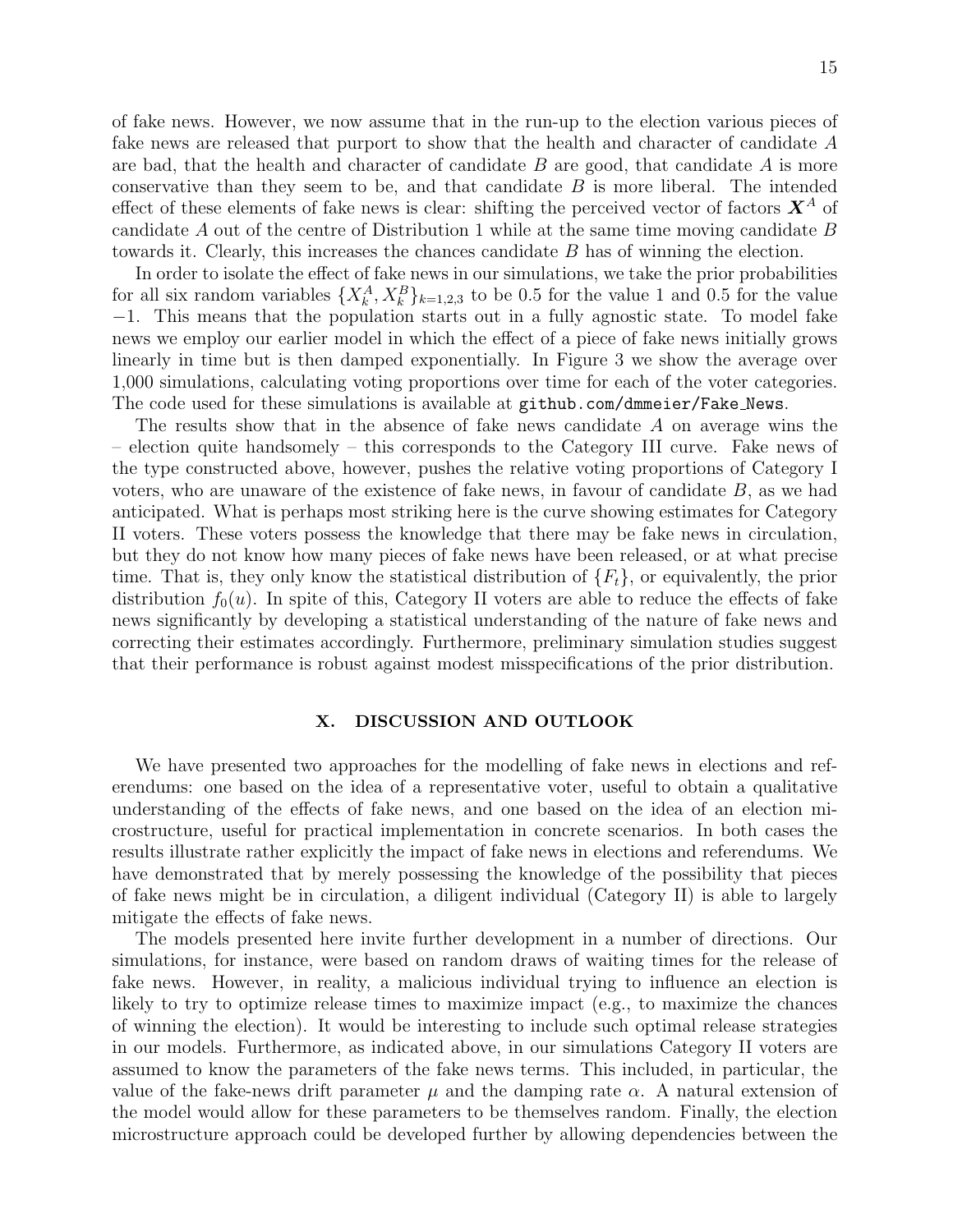various factors, or by introducing several different information processes reflecting the news consumption preferences of different sections of society. These generalizations will open up challenging but interesting new directions for research.

At any rate, the performance of Category II voters, which significantly exceeded the expectations of the present authors, leads to a hopeful conclusion indeed: namely, by ensuring that members of the electorate are made aware of the possibility and the nature of fake news in the information they consume, policy makers may find success in countering the dark forces of fake news.

# Acknowledgments

The authors thank J. Armstrong, A. Macrina, and B. K. Meister for comments, and L. P. Hughston for conversations over the years on the information-based modelling framework.

- [1] Allcott, H. & Gentzkow, M. 2017 Social media and fake news in the 2016 election. Journal of Economic Perspectives, 31, 211–236.
- [2] Amador, J., Oehmichen, A. & Molina-Solana, M. 2017 Characterizing political fake news in twitter by its meta-data. arXiv:1712.05999
- [3] Beibel, M. 1996 A note on Ritov's Bayes approach to the minimax property of the cusum procedure. Annals of Statistics 24, 1804-1812.
- [4] Bovet, A. & Makse, H. A. 2019 Influence of fake news in Twitter during the 2016 US presidential election. Nature Communications 10, 7.
- [5] Brody, D. C. & Hughston, L. P. 2006 Quantum noise and stochastic reduction. Journal of Physics A39, 833-876.
- [6] Brody, D. C., Hughston, L. P. & Macrina, A. 2007 Beyond hazard rates: a new framework for credit-risk modelling. In Advances in Mathematical Finance (M. Fu, R. Jarrow, Ju-Yi Yen & R. Elliott, editors, Basel: Birkhäuser).
- [7] Brody, D. C., Hughston, L. P. & Macrina, A. 2008 Dam rain and cumulative gain. Proceedings of the Royal Society London A464, 1801-1822.
- [8] Brody, D. C., Hughston, L. P. & Yang, X. 2013 Signal processing with Lévy information. Proceedings of the Royal Society London A469, 20120433.
- [9] Brody, D. C. & Hughston, L. P. 2013 Lévy information and the aggregation of risk aversion. Proceedings of the Royal Society London A469, 20130024.
- [10] Brody, D. C. & Law, Y. T. 2015 Pricing of defaultable bonds with random information flow. Applied Mathematical Finance 22, 399-420.
- [11] Collins, D., Efford, C., Elliott, J., Farrelly, P., Hart, S. Knight, J., Lucas, I. C., O'Hara, B., Pow, R., Stevens, J. & Watling, G. 2018 House of Commons Digital, Culture, Media and Sport Committee: Disinformation and 'Fake News': Interim Report, Fifth Report of Session 2017-19, www.parliament.uk/dcmscom
- [12] Conroy, N. J., Rubin, V. L. & Chen, Y. 2015 Automatic deception detection: Methods for finding fake news. ASIS&T Annual Meeting Proceedings 52, 1-4.